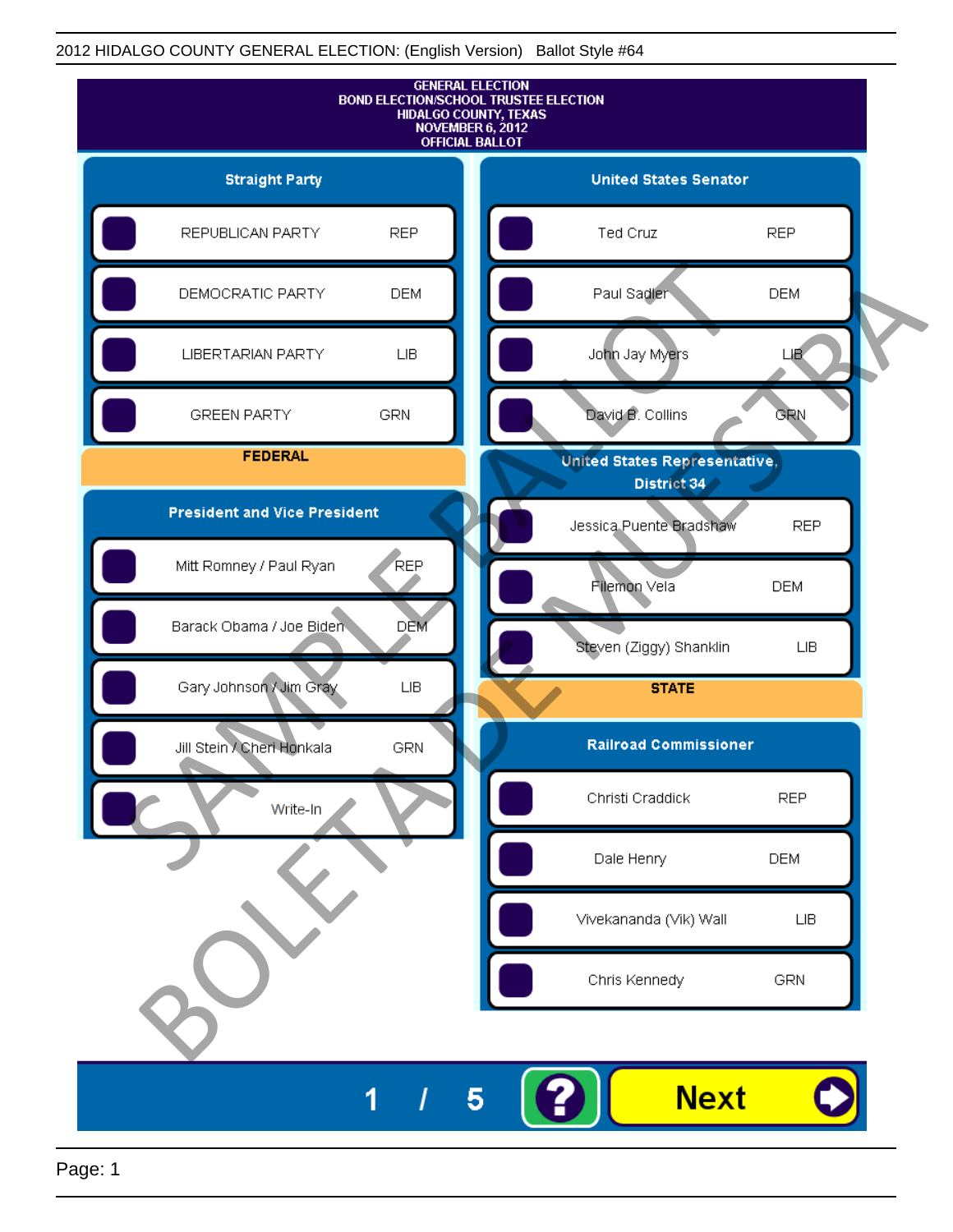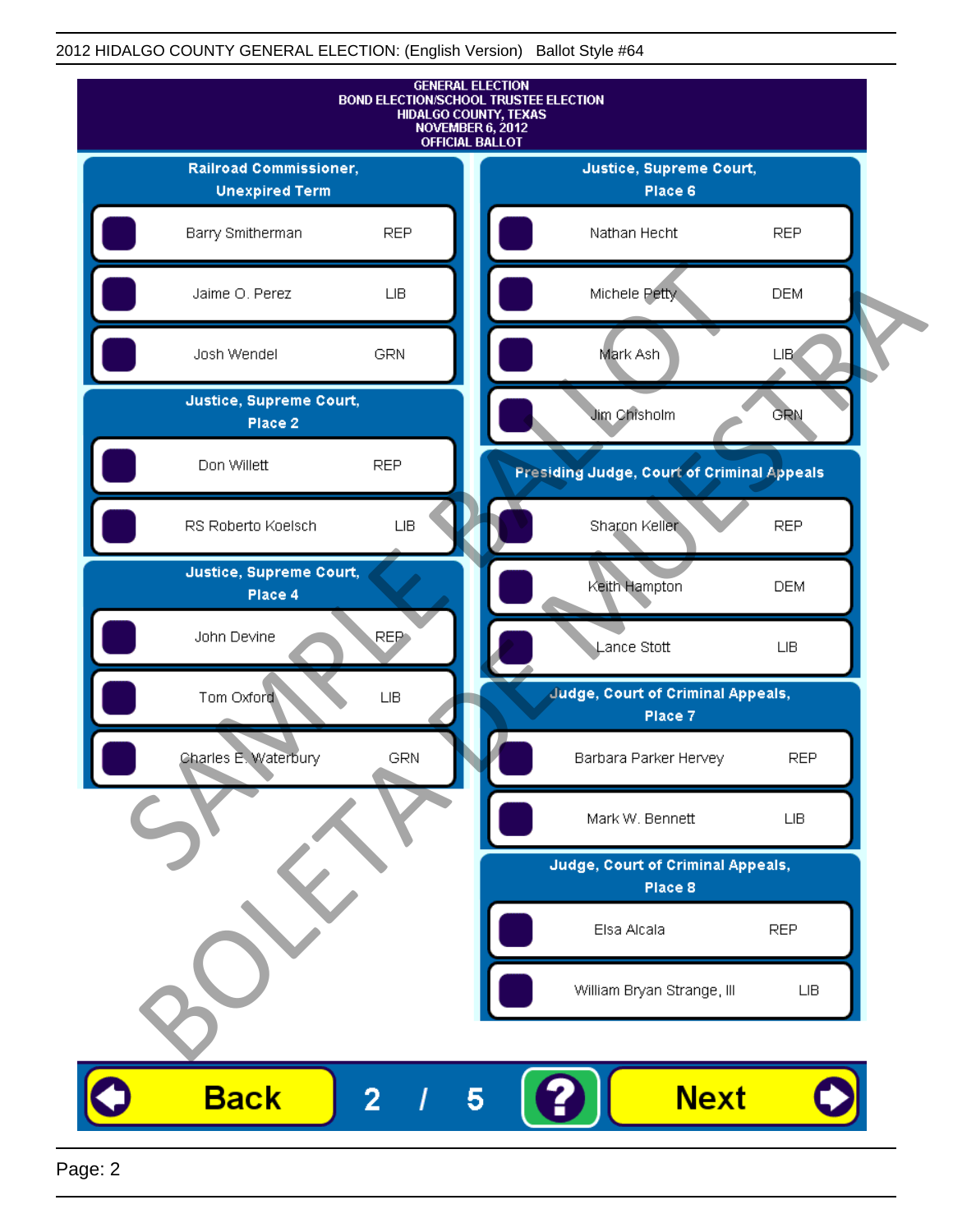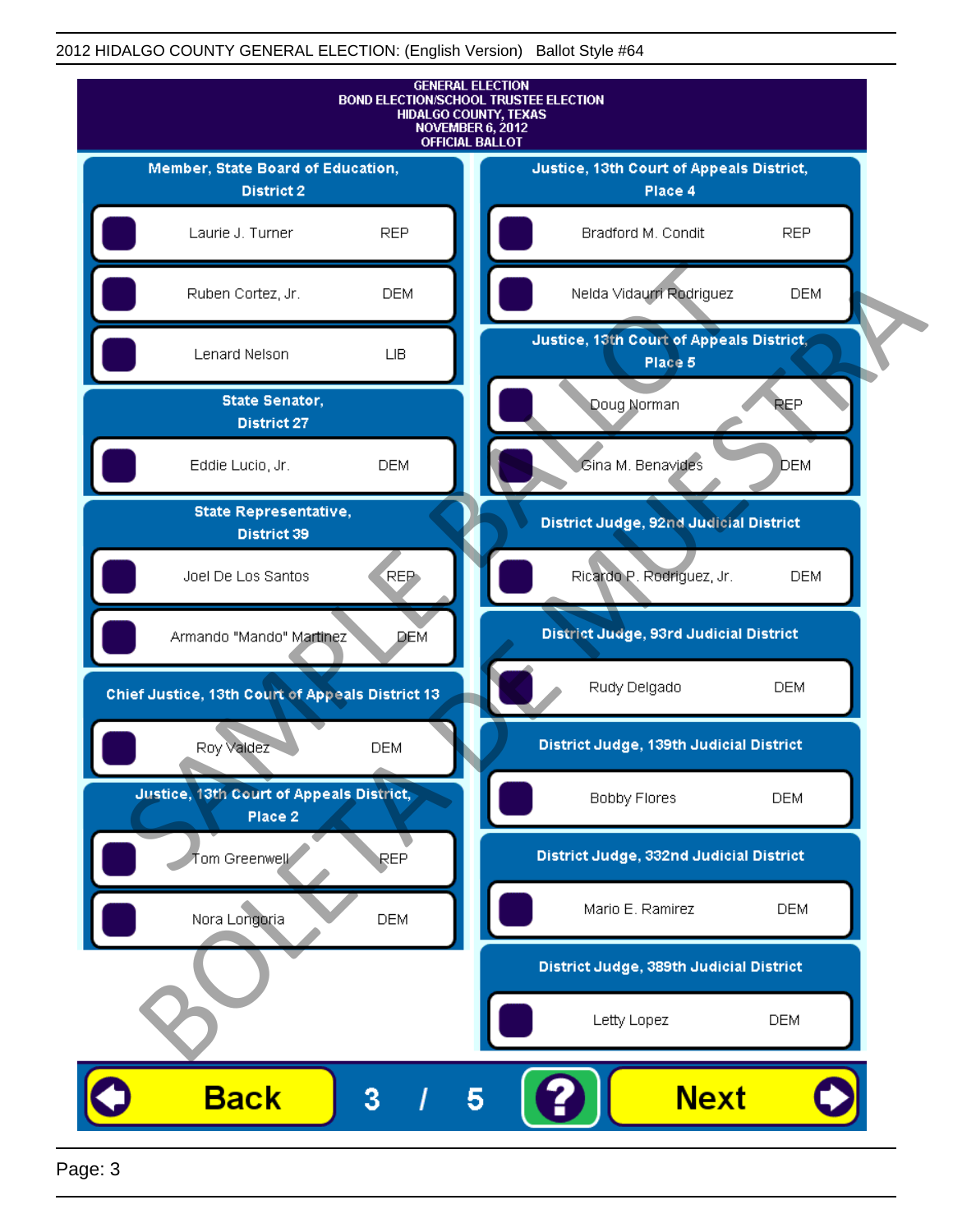

Page: 4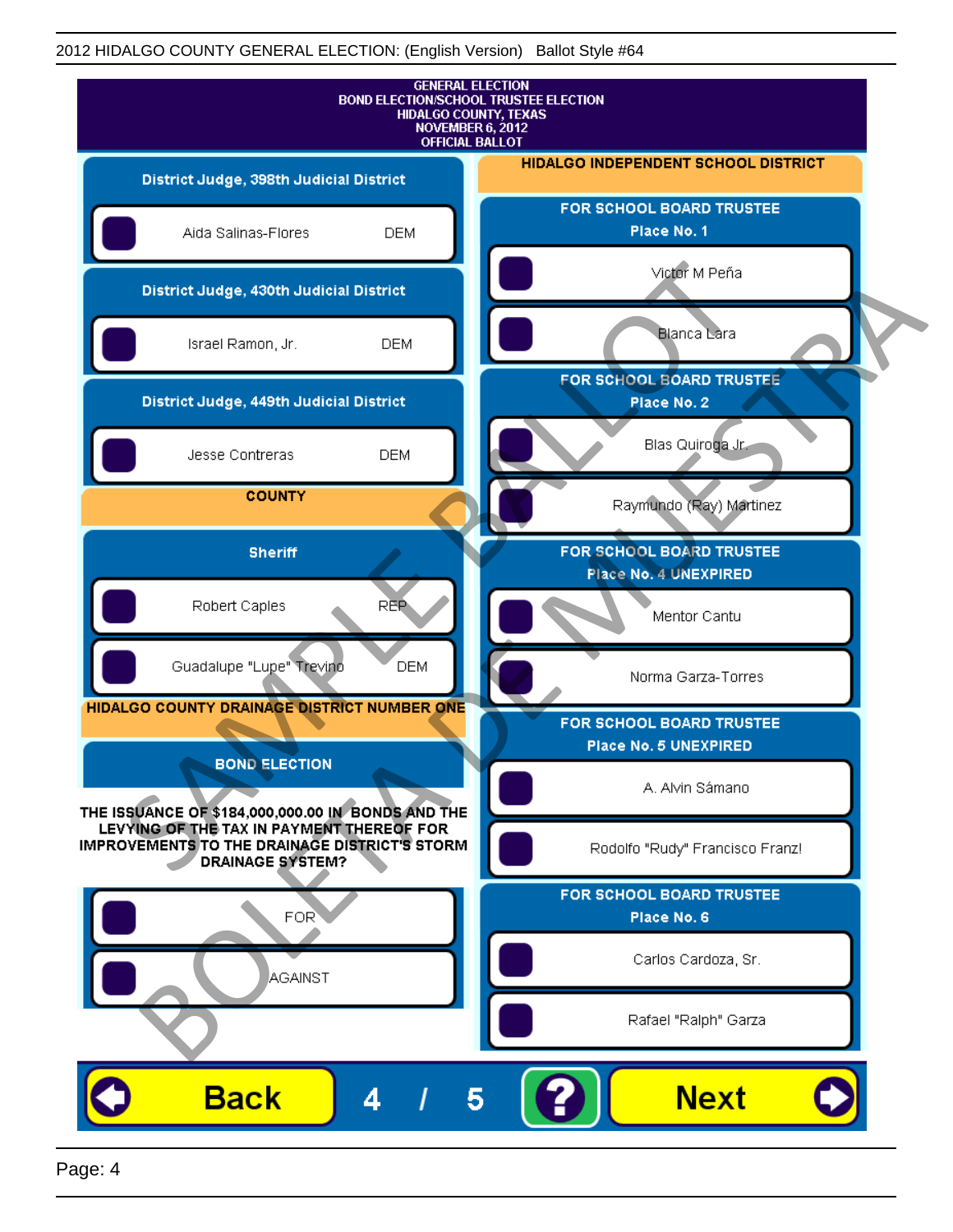| <b>GENERAL ELECTION</b><br><b>BOND ELECTION/SCHOOL TRUSTEE ELECTION</b><br><b>HIDALGO COUNTY, TEXAS</b><br>NOVEMBER 6, 2012<br><b>OFFICIAL BALLOT</b> |
|-------------------------------------------------------------------------------------------------------------------------------------------------------|
| FOR SCHOOL BOARD TRUSTEE<br>Place No. 7                                                                                                               |
| Yesenia Ayala                                                                                                                                         |
| David Badillo                                                                                                                                         |
| UNOPPOSED CANDIDATES DECLARED ELECTED                                                                                                                 |
| Judge, County Court at Law No. 7<br>Sergio Valdez (DEM)                                                                                               |
| <b>County Tax Assessor-Collector</b><br>Pablo "Paul" Villarreal, Jr. (DEM)                                                                            |
| County Commissioner, Precinct No. 1<br>A.C. Cuellar Jr. (DEM)                                                                                         |
| County Commissioner, Precinct No. 3<br>Joe M. Flores (DEM)                                                                                            |
| Justice of the Peace, Precinct No. 1 Place 1<br>Gilberto Saenz (DEM)                                                                                  |
| Justice of the Peace, Precinct No. 2 Place 1<br>Robert M. "Bobby" Contreras (DEM)                                                                     |
| Justice of the Peace, Precinct No. 3 Place 1<br>Luis J. Garza (DEM)                                                                                   |
| Justice of the Peace Precinct, No. 4 Place 1<br>Charlie Espinoza (DEM)                                                                                |
| Constable, Precinct No. 1<br>Celestino Avila Jr. (DEM)                                                                                                |
| Constable, Precinct No. 2<br>Martin "Marty" Cantú (DEM)                                                                                               |
| Constable, Precinct No. 3<br>Lazaro "Larry" Gallardo Jr. (DEM)                                                                                        |
| Constable, Precinct No. 4<br>J.E. "Eddie" Guerra (DEM)                                                                                                |
|                                                                                                                                                       |
| <b>Review</b><br><b>Back</b><br>5<br>5                                                                                                                |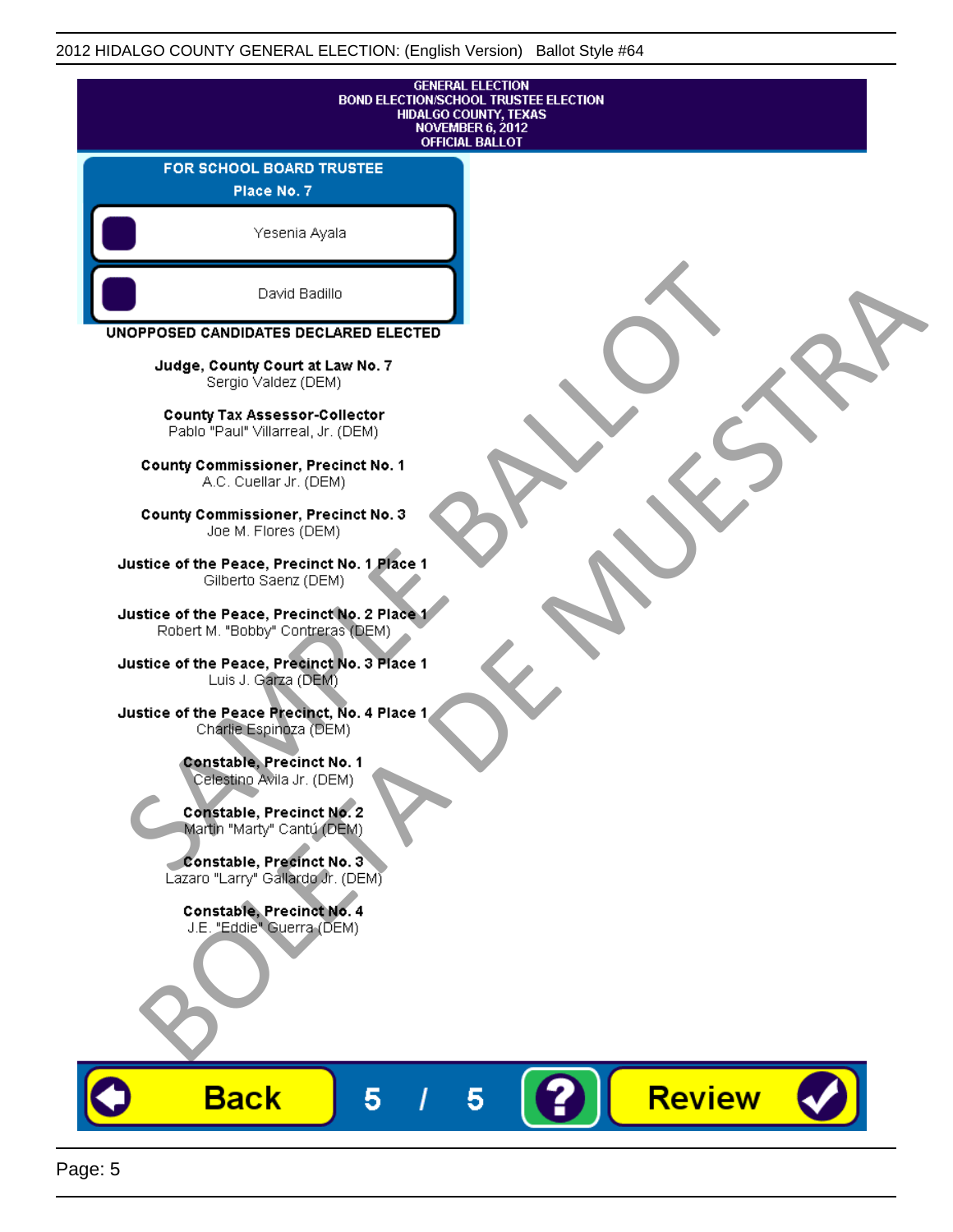Press the candidate name or contest title to return to a contest.

Vote button will light up when

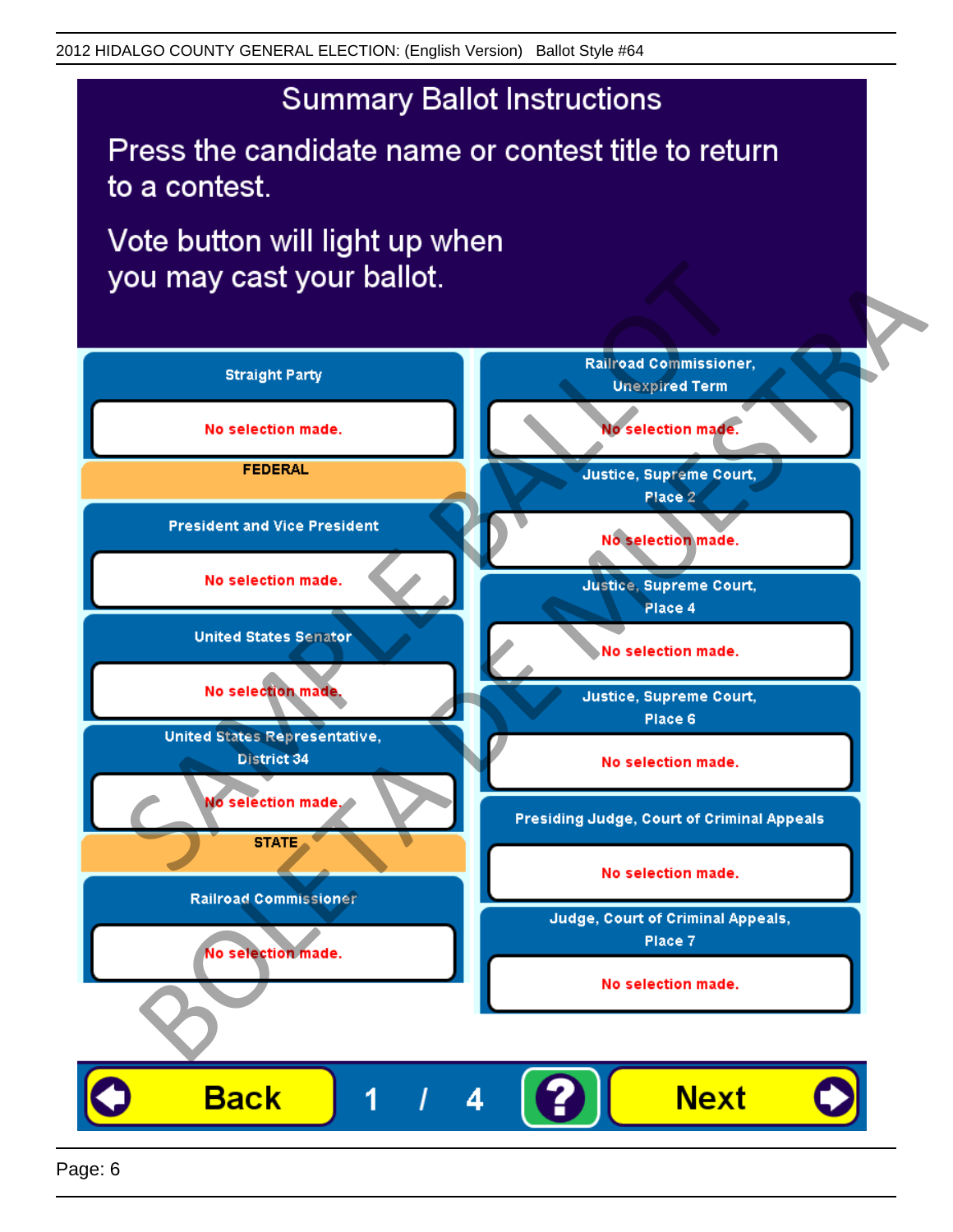Press the candidate name or contest title to return to a contest.

Vote button will light up when

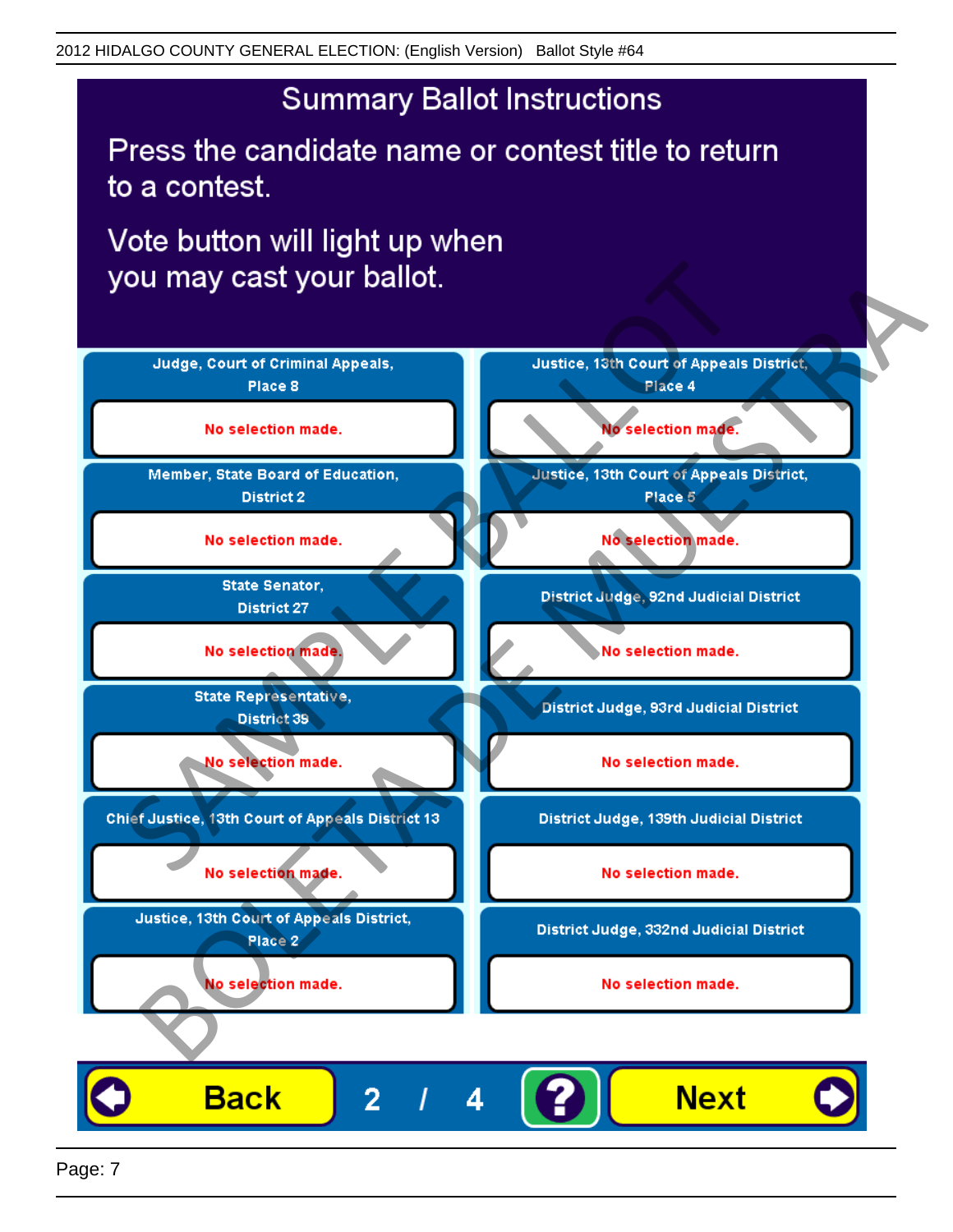Press the candidate name or contest title to return to a contest.

Vote button will light up when